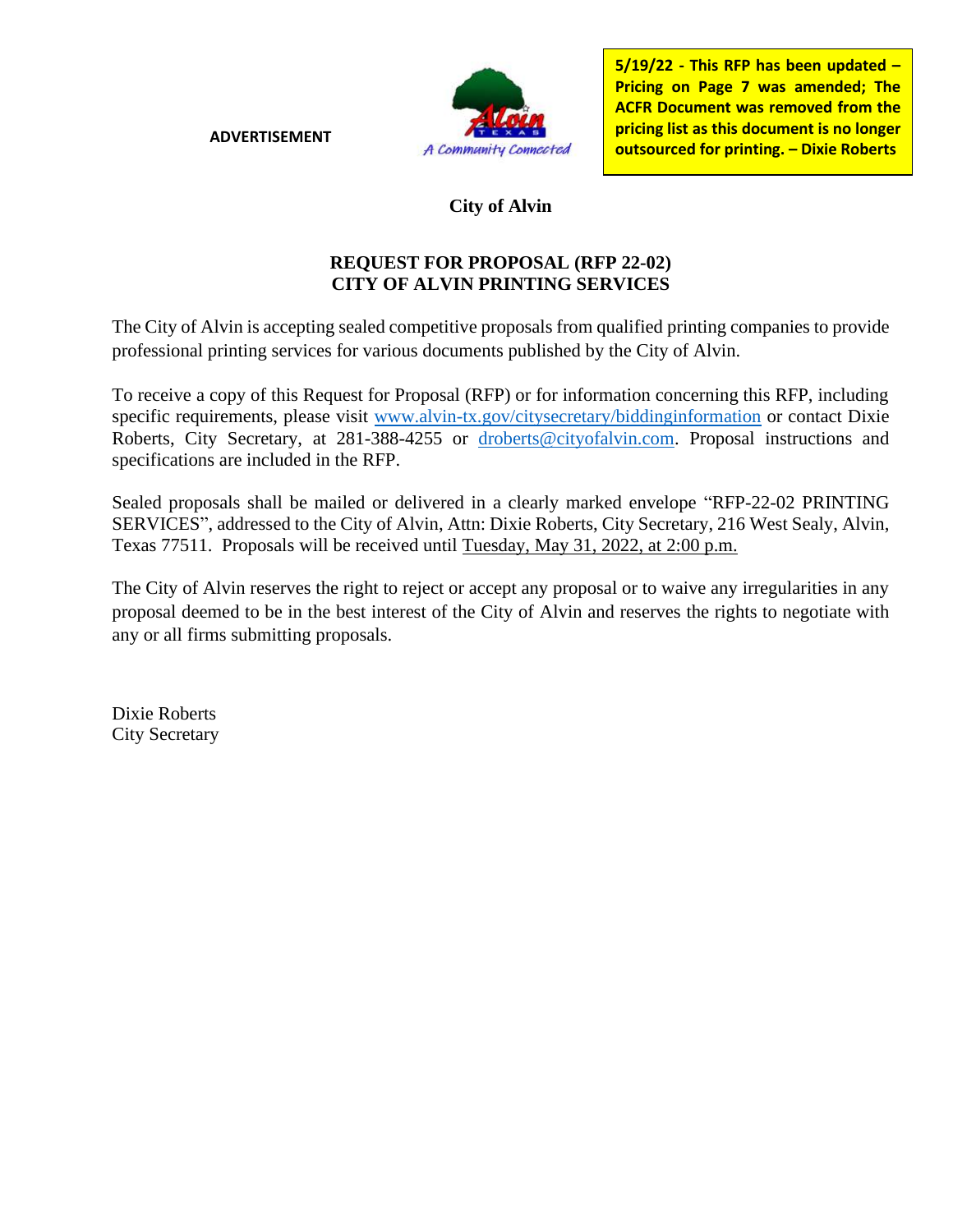#### **INSTRUCTIONS/INFORMATION TO PROSPECTIVE CONTRACTORS**

- **1. EXAMINATION OF REQUEST FOR PROPOSALS:** A copy of this Request for Proposal will be available on the City's website, [www.alvin-tx.gov.](http://www.alvin-tx.gov/)
- **2. PROPOSAL SUBMISSION:** Proposals shall be completed and submitted to the City of Alvin, Attn: City Secretary, 216 West Sealy, Alvin, Texas 77511. Proposals MUST be in a sealed envelope clearly marked "RFP-22-02 PRINTING SERVICES" and must be received by Tuesday, May 31, 2022, at 2:00 p.m.
- **3. PREPARATION OF PROPOSALS**: All proposals for the work shall be made only on the Proposal/Specifications form attached to this Request for Proposals and shall be complete with prices quoted in the PRICING section of this RFP. All proposals must be signed by an authorized official. Proposals that contain omissions, erasures, alterations, or additions, conditional or alternate bids, or that contain irregularities of any kind may be rejected. Bidders are required to provide a minimum of two (2) references for similar types of work on a separate sheet of paper attached to their proposal. Bidders are advised to carefully review the Specifications and attach with their proposal the additional items required.
- **4. ALTERNATE / MULTIPLE PROPOSALS:** The specifications describe the printing services that the City feels are necessary to provide a high-quality printed publications to communicate information to the residents and businesses of the community. It is not the desire or intent of the City to eliminate or exclude any company from submitting a proposal because of minor deviations, or changes that may be deemed an improvement to the level of service provided.

Prospective contractors wishing to submit a proposal on items they believe are equivalent or necessary to providing satisfactory printing services, but do not comply with the specifications, are requested to submit an alternate proposal. Such alternate proposals must be clearly indicated as such, and deviations from the applicable specifications are to be clearly noted. The proposal must be accompanied by complete specifications for the items offered or deviation proposed.

The City shall be the sole and final judge, unequivocally, as to whether any substitute is of an equivalent or better quality or is necessary for providing satisfactory printing services.

**5. BASIS OF AWARD:** The City of Alvin is seeking price quotations to provide the specified printing services. Generally, the contract award shall be made to the lowest qualified bidder based on the best combination of overall lowest rates and level of service, as determined by the City, to provide the best combination of price and value. Other factors such as quality and quantity of work will also be considered when awarding the contract.

The City of Alvin reserves the right to reject or accept any proposal, in whole or part, or to waive any irregularities in any proposal deemed to be in the best interest of the City of Alvin.

**6. INSURANCE:** If this Proposal is accepted, Bidder proposes, and agrees, that Bidder shall provide certificates of insurance, and copies of policies if requested.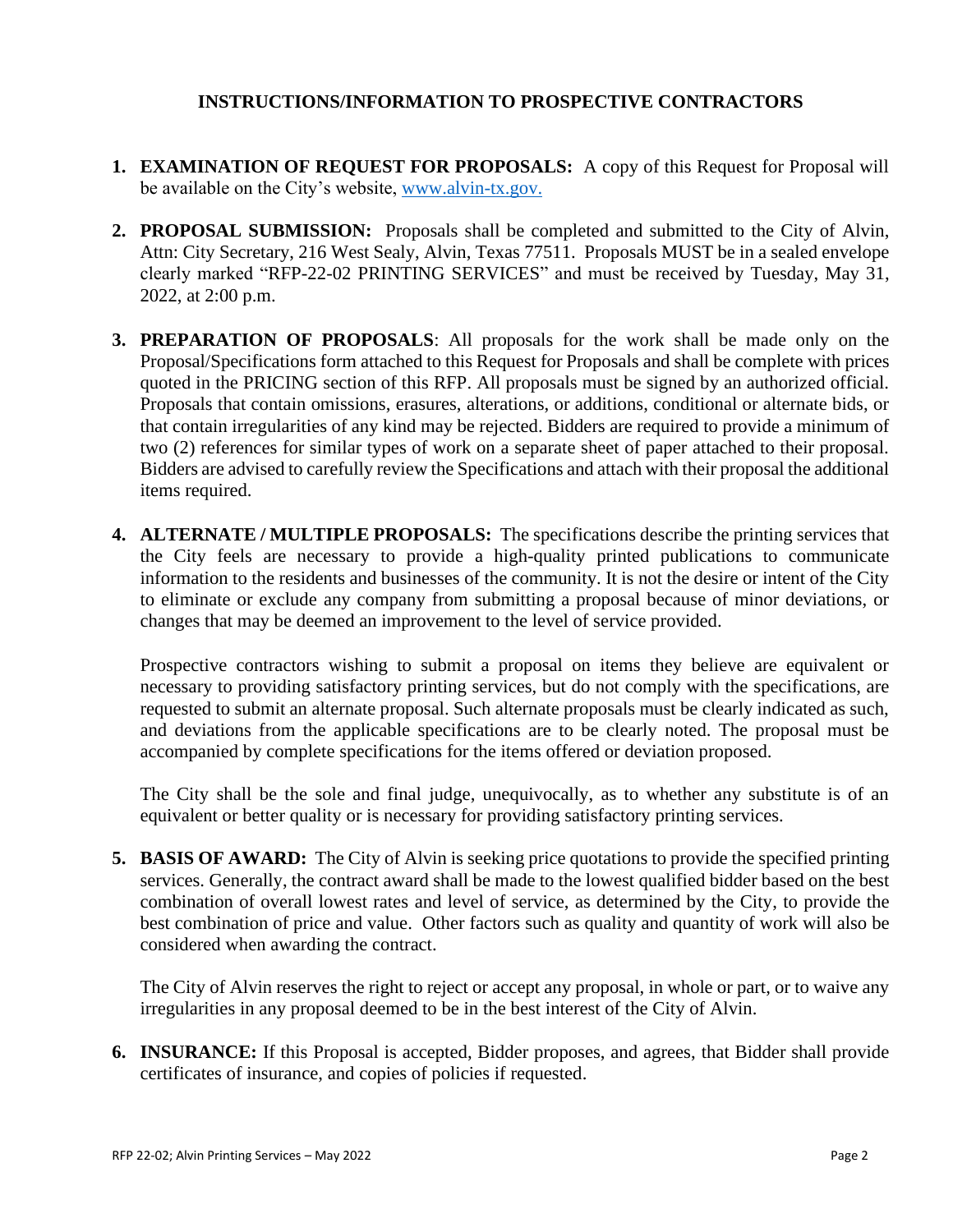- **7. INDEMNIFICATION:** If this Proposal is accepted, Contractor proposes, and agrees, that the Contractor shall indemnify, save harmless, and defend the City against all damages, liability, claims, losses, and expenses (including attorneys' fees) that may arise, or be alleged to have arisen, out of or in connection with Contractor's performance of, or failure to perform, the Work or any part thereof.
- **8. COMPLIANCE WITH LAWS:** The Work, and all of its components, shall be provided, performed, and completed in compliance with, and Contractor agrees to be bound by, all applicable federal, state, and local laws, orders, rules, and regulations, as they may be modified or amended from time to time, any statutes prohibiting discrimination because of, or requiring affirmative action based on, race, creed, color, national origin, age, sex, or other prohibited classification; and any statutes regarding safety or the performance of the Work.
- **9. QUALIFICATIONS OF PROPOSING CONTRACTOR:** The prospective Contractor must be satisfactory to the City from the standpoint of such matters as experience, length of time in business, reliability, and demonstrated ability to provide the services required by the specifications. A qualified Contractor must satisfy the following requirements:
	- a. Maintain a permanent place of business.
	- b. Have adequate personnel and equipment to perform the services in an expeditious and competent manner.
	- c. Provide no less than two references for services of similar size and scope.
- **10. EXECUTION OF CONTRACT/CONTRACTOR STATUS:** The successful Contractor shall execute the contract in accordance with the Instructions/Information to Prospective Contractors document, and the Proposal/Specifications document as accepted by the City, furnish the necessary insurance certificates, and commence work by June 20, 2022.
- **11. TERM OF THE CONTRACT:** The term of this Contract shall be two years, commencing on the award date, and ending at midnight on the two-year anniversary of the award date signed by the City. The City of Alvin will have the option to renew these services for one (1) additional two-year term upon mutual consent and agreement of both parties at least sixty (60) days prior to the expiration of the service contract.
- **12. INVOICE/PAYMENT:** Invoices shall be submitted to the City of Alvin representative who contacted the Contractor regarding the specific printing services needed. (If unknown – mail to: Office of the City Secretary at 216 West Sealy, Alvin, Texas 77511, [droberts@cityofalvin.com\)](mailto:droberts@cityofalvin.com).
- **13. TAX EXEMPTION:** The City of Alvin, a municipal corporation is exempt from applicable State and local taxes on the purchase and delivery of supplies directly to the City.
- **14. CANCELLATION:** The City of Alvin reserves the right to terminate the services at any time during the term of the contract upon receipt of a thirty (30) day written notice to the Contractor.
- **15. DEFAULT:** In the case of default of the Contractor, the City reserves the right to terminate the contract and purchase similar services in the open market, charging against the Contractor any excess costs the City incurs thereby.
- **16. QUESTIONS:** All questions must be submitted in writing, via e-mail to Dixie Roberts, Assistant City Manager/City Secretary, [droberts@cityofalvin.com,](mailto:droberts@cityofalvin.com) no less than two (2) business days prior to the scheduled due date of this response.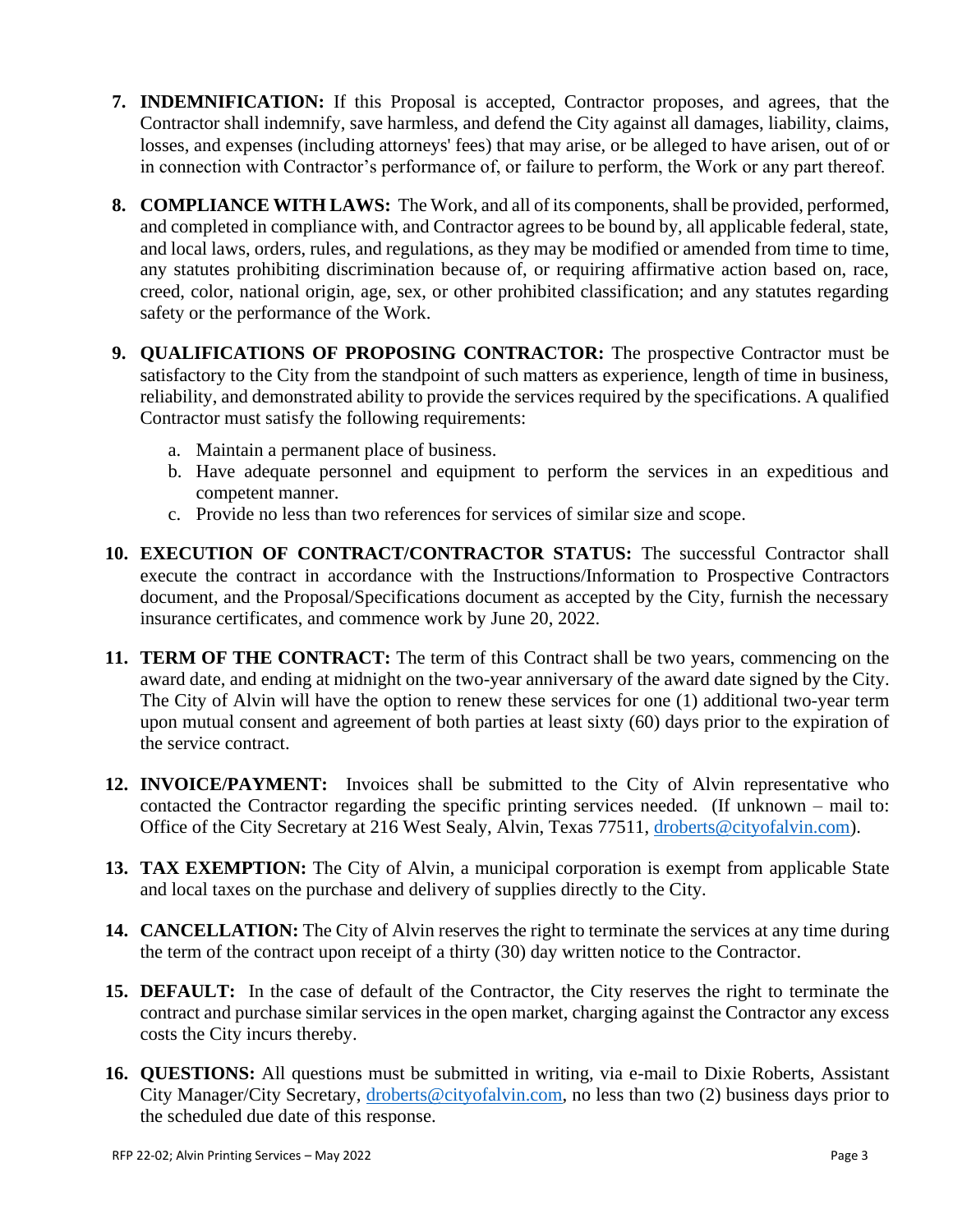**This area intentionally left blank**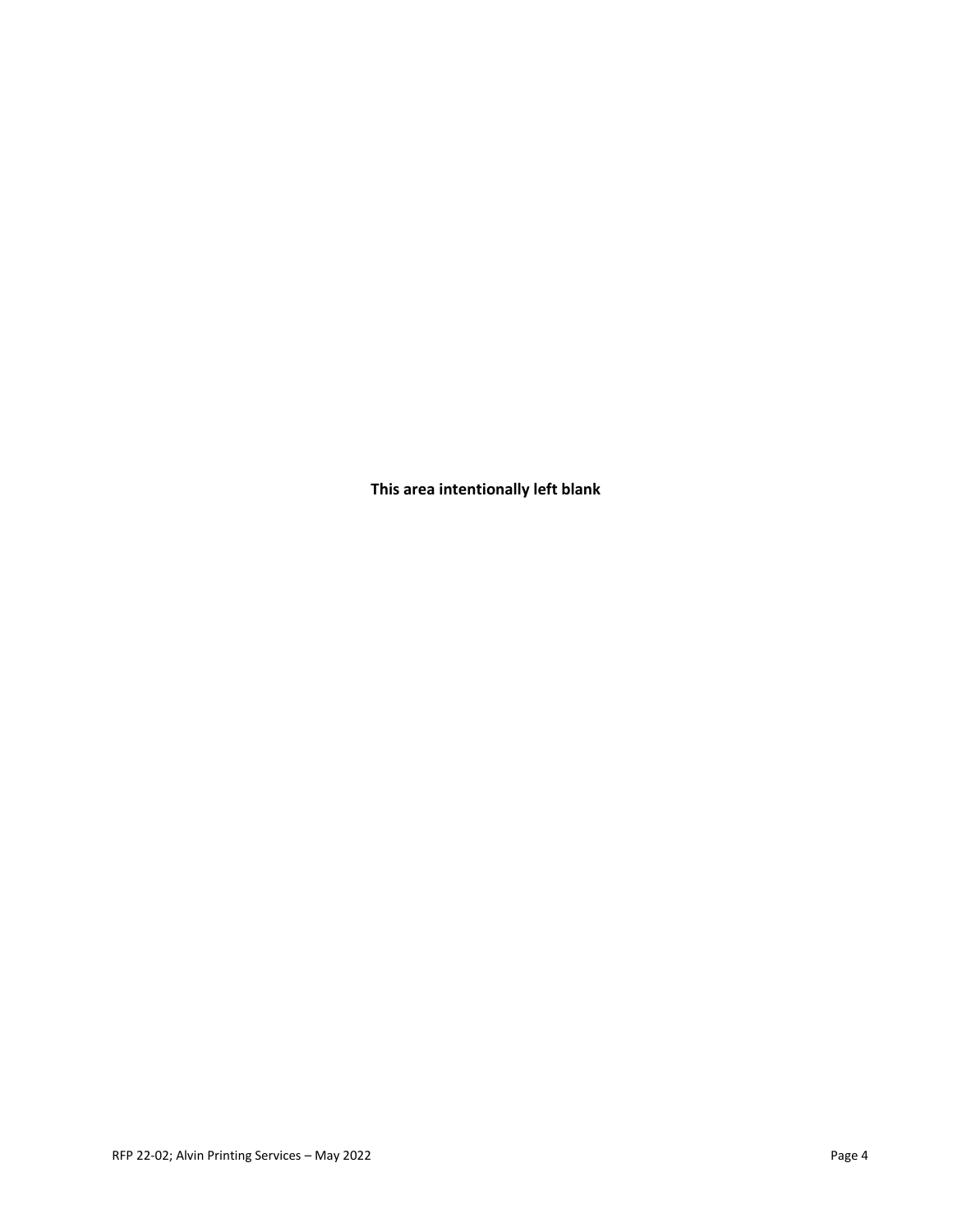#### **PROPOSAL/SPECIFICATIONS**

|                                                              | Name of Contractor<br>("Contractor")                                                                      |
|--------------------------------------------------------------|-----------------------------------------------------------------------------------------------------------|
|                                                              |                                                                                                           |
|                                                              |                                                                                                           |
|                                                              |                                                                                                           |
| its terms and conditions.                                    | The undersigned is authorized to execute this Proposal to the City of Alvin and to bind the Contractor to |
|                                                              |                                                                                                           |
|                                                              |                                                                                                           |
| To: City of Alvin<br>216 West Sealy<br>Alvin, Texas 77511    |                                                                                                           |
| Attn: Dixie Roberts, Assistant City Manager / City Secretary |                                                                                                           |

This Proposal/Specifications document, inclusive, of the Instructions/Information to Prospective Contractors, when accepted and signed by an authorized signatory of the City of Alvin, shall become a contract binding upon the City and the Contractor.

**INTRODUCTION:** The services required under this agreement shall be for quality printing services for various City of Alvin publications as stated in the specifications listed below, for a term of two (2) years. Once the City issues the final authorization to move forward with a specific printing job submitted, the final product must be made available within the specified timeframe to ensure that the documents are delivered to meet the deadlines of time sensitive information in said publications.

The City of Alvin is requesting proposals for printing services for the following publications/documents:

#### **Annual Budget** (1x year)

- Graphic design and creation of cover for annual budget
- 40 printed copies of a 340-page, 8.5x11 document provided in Microsoft Publisher or PDF format from the City, printed on 8.5x11 Soporset 70#paper, double sided, no-bleed color
- 40 laminated covers, 8.5x11, full bleed color, single-sided, 80# Hammermill cardstock, 10 mil laminations, trimmed
- 40 backings, 8.5x11, no-bleed color, single-sided, 80# Hammermill cardstock, 10 mil lamination, trimmed
- 40 sets of (11 tabs per set) mylar coated tabs with black text on one side
- Assembled black coil binding

#### **Convention and Visitors Bureau (CVB) Visitor Guides** – as needed

• Booklet:  $8.5$ " X  $5.5$ " Cover = 4, Inside = 8, full color,  $80LB$  Gloss Book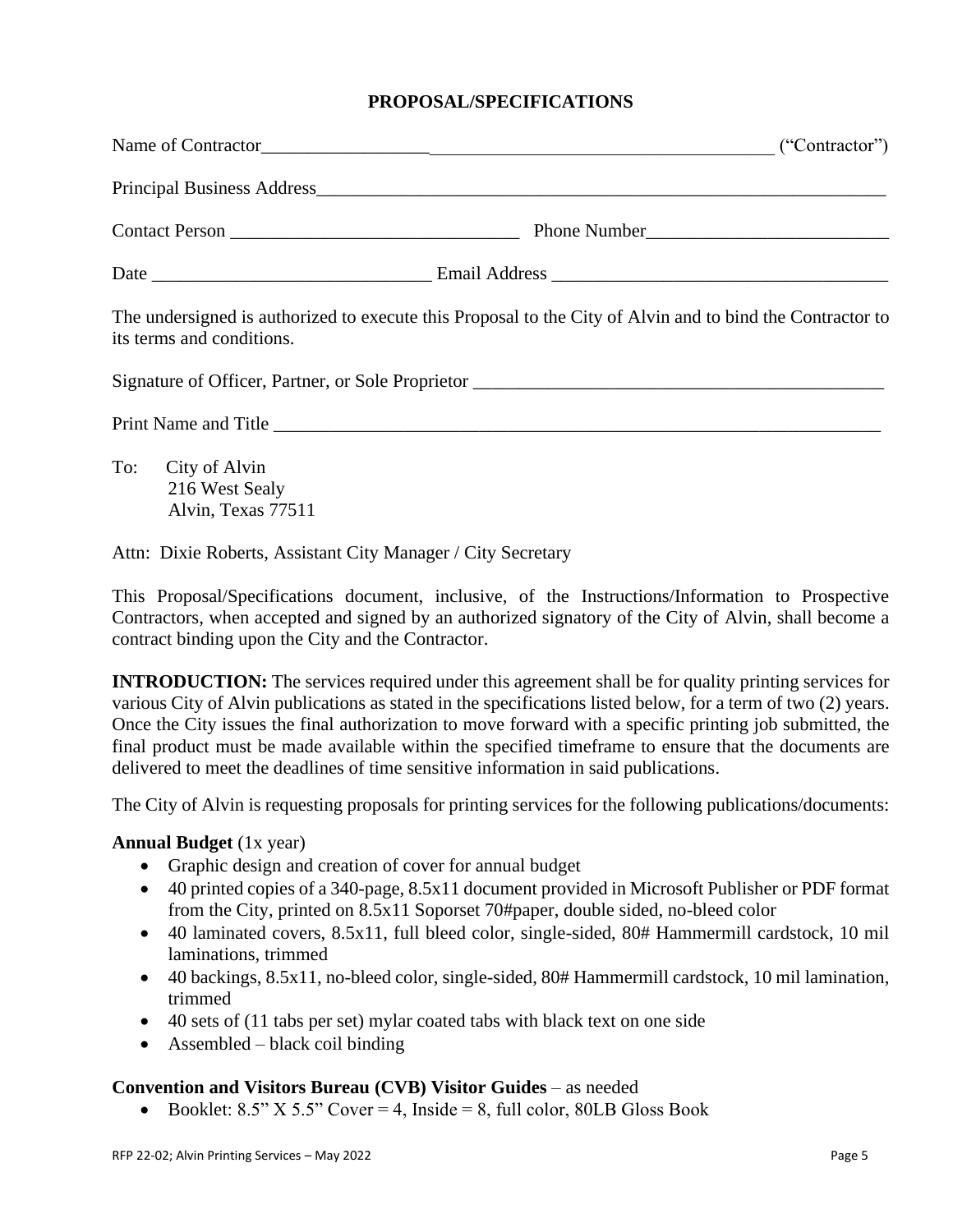- 3,000 total printed copies:
	- ⬧ 1,500 printed copies delivered to City Hall
	- ⬧ 1,500 printed copies distributed around town to various attraction racks, hotels, visitor centers, and other cities
- Electronic file for electronic disbursement

#### **City Business cards** – as needed

- 3.5 x 2 rectangular business card, 16 pt cardstock, uncoated, printed black lettering with some color
- Boxes of 250 each

## **As needed Printing:**

- 8  $\frac{1}{2}$  x 11 single sided black and white
- $8\frac{1}{2} \times 11$  double sided black and white
- $8\frac{1}{2} \times 11$  single sided full color
- $8\frac{1}{2} \times 11$  double sided full color

The contract is for a period of two (2) years following the award RFP-22-02 by the City. The City of Alvin will have the option to renew these services with the selected Contractor for one (1) additional two (2) year term, upon mutual consent and agreement of both parties, with any adjustment in quantities that may be required, at least sixty (60) days prior to the expiration of the service contract.

#### **OVERALL REQUIREMENTS:**

Each printing service shall comply with the requirements and specifications as listed above.

# **CONTINUED ON NEXT PAGE**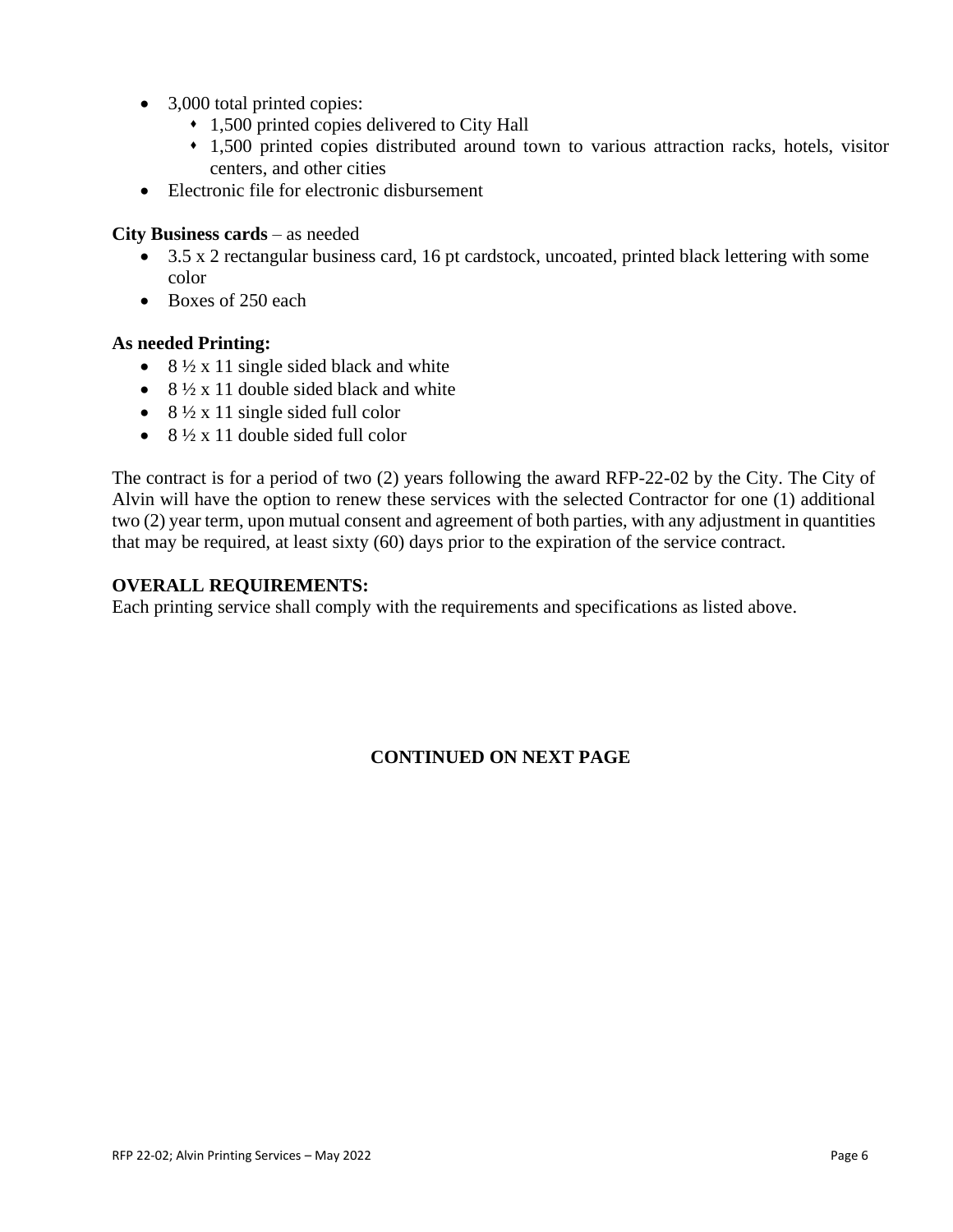| <b>PRICING</b>                          |        |  |  |  |
|-----------------------------------------|--------|--|--|--|
| Annual Budget - 1x year                 | Notes: |  |  |  |
| Price shall encompass all specs listed  |        |  |  |  |
| Printing Total for Budget:              |        |  |  |  |
| Total: \$                               |        |  |  |  |
| Notes:                                  |        |  |  |  |
|                                         |        |  |  |  |
|                                         |        |  |  |  |
|                                         |        |  |  |  |
|                                         |        |  |  |  |
|                                         |        |  |  |  |
|                                         |        |  |  |  |
|                                         |        |  |  |  |
|                                         |        |  |  |  |
|                                         |        |  |  |  |
| <b>CVB Visitor Guides - As Needed</b>   | Notes: |  |  |  |
| Price shall encompass all specs listed  |        |  |  |  |
| Printing Total for CVB Visitors Guides: |        |  |  |  |
| Total: \$                               |        |  |  |  |
|                                         |        |  |  |  |
| Notes:                                  |        |  |  |  |
|                                         |        |  |  |  |
|                                         |        |  |  |  |
|                                         |        |  |  |  |
|                                         |        |  |  |  |
|                                         |        |  |  |  |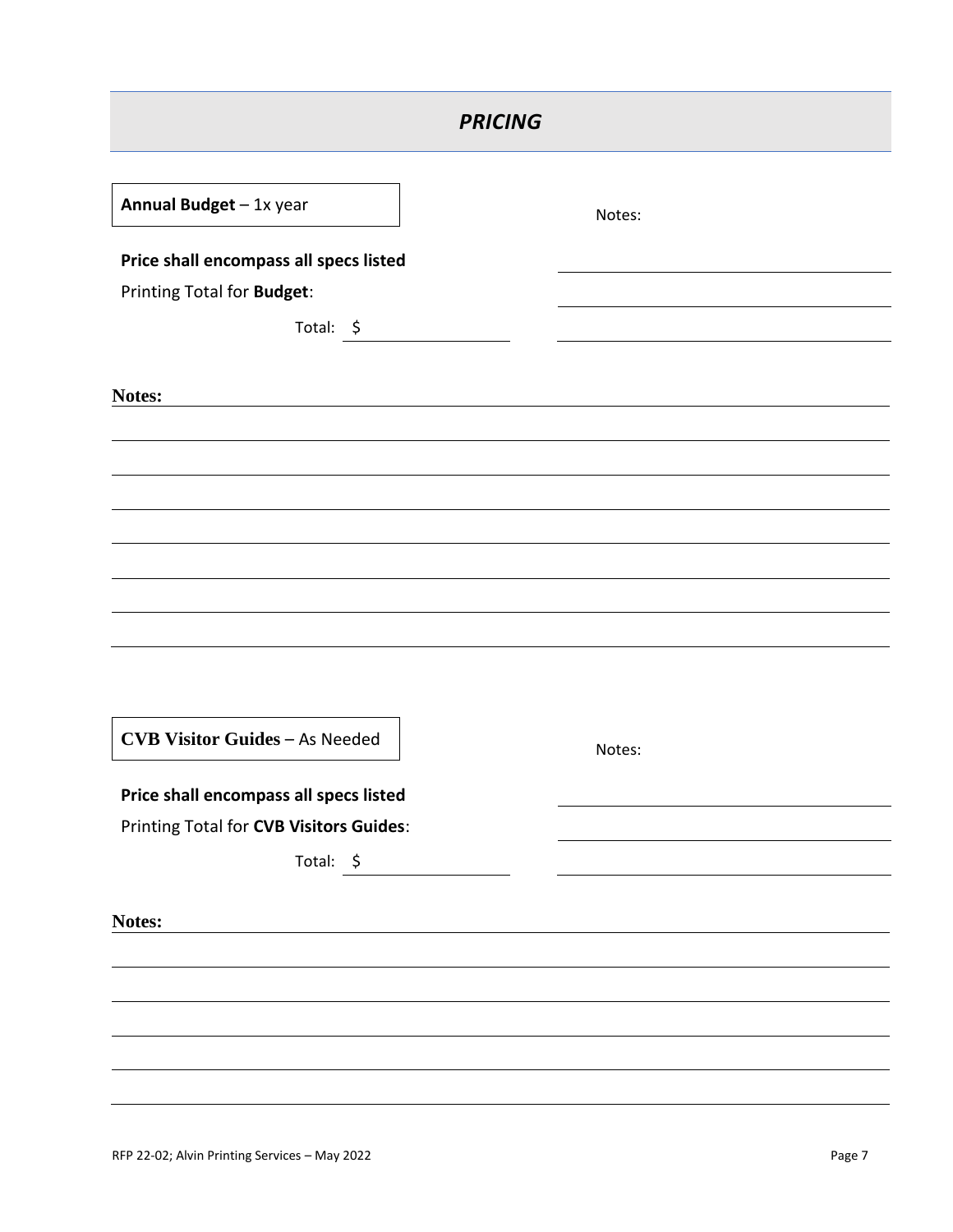| <b>Business Cards - As Needed</b> | Notes: |
|-----------------------------------|--------|
|                                   |        |

#### **Price shall encompass all specs listed**

Printing Total for **Business Cards**:

Total: \$

**Notes:**

**As Needed Printing** – As Needed

8 ½ x 11 single sided black and white

\$\_\_\_\_\_\_\_\_\_\_ per copy for 1-100 copies

\$\_\_\_\_\_\_\_\_\_\_ per copy for 200-500 copies

\$\_\_\_\_\_\_\_\_\_\_ per copy for 500-1000 copies

8 ½ x 11 double sided black and white

\$\_\_\_\_\_\_\_\_\_\_ per copy for 1-100 copies

\$\_\_\_\_\_\_\_\_\_\_ per copy for 200-500 copies

\$\_\_\_\_\_\_\_\_\_\_ per copy for 500-1000 copies

8 ½ x 11 single sided full color

\$\_\_\_\_\_\_\_\_\_\_ per copy for 1-100 copies

\$\_\_\_\_\_\_\_\_\_\_ per copy for 200-500 copies

\$\_\_\_\_\_\_\_\_\_\_ per copy for 500-1000 copies

8 ½ x 11 double sided full color

\$\_\_\_\_\_\_\_\_\_\_ per copy for 1-100 copies

\$\_\_\_\_\_\_\_\_\_\_ per copy for 200-500 copies

\$\_\_\_\_\_\_\_\_\_\_ per copy for 500-1000 copies

RFP 22-02; Alvin Printing Services – May 2022 Page 8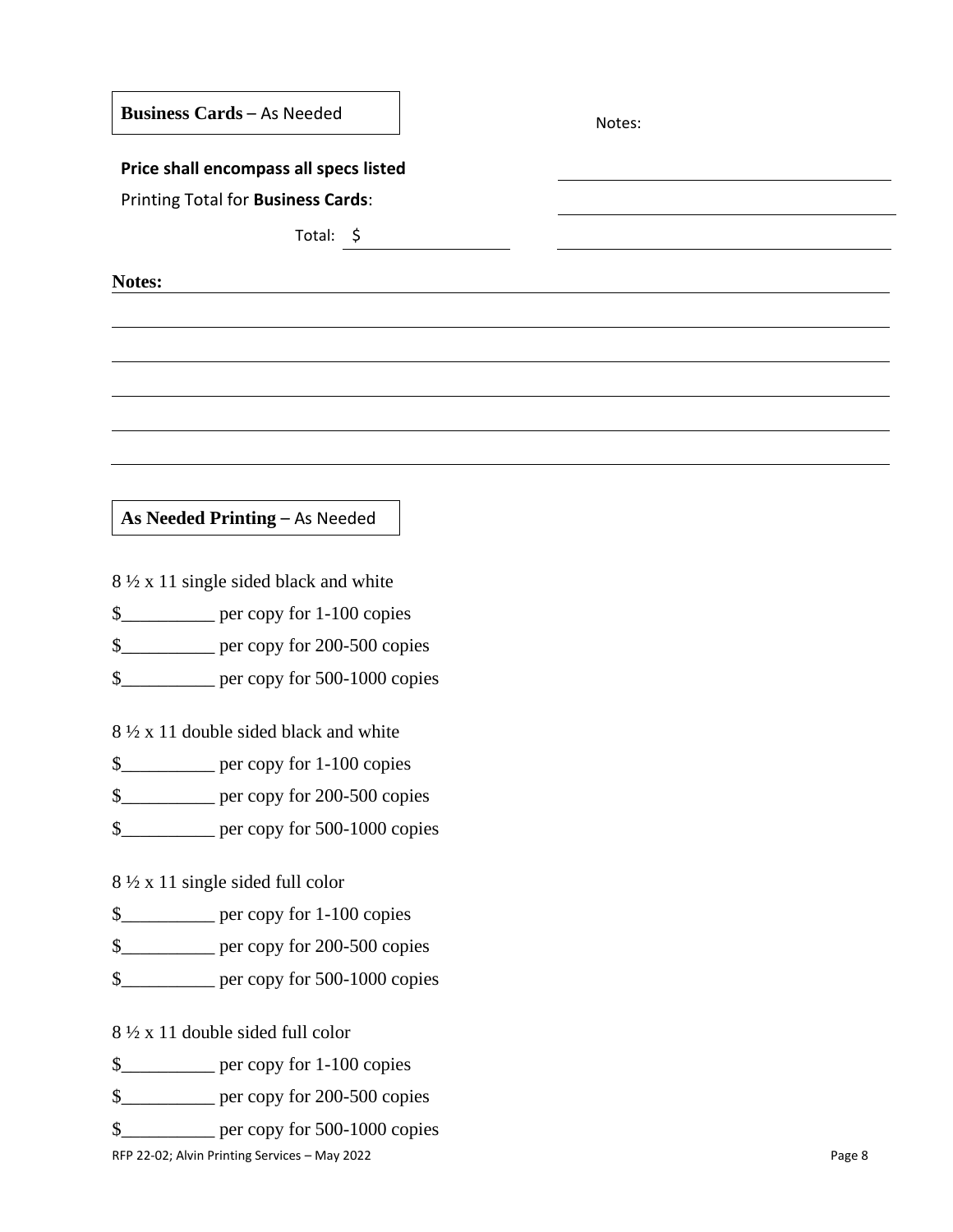| Notes: |  |
|--------|--|
|        |  |
|        |  |
|        |  |
|        |  |
|        |  |
|        |  |
|        |  |
|        |  |
|        |  |
|        |  |
|        |  |
|        |  |
|        |  |
|        |  |
|        |  |
|        |  |
|        |  |
|        |  |
|        |  |
|        |  |
|        |  |

**This area intentionally left blank**